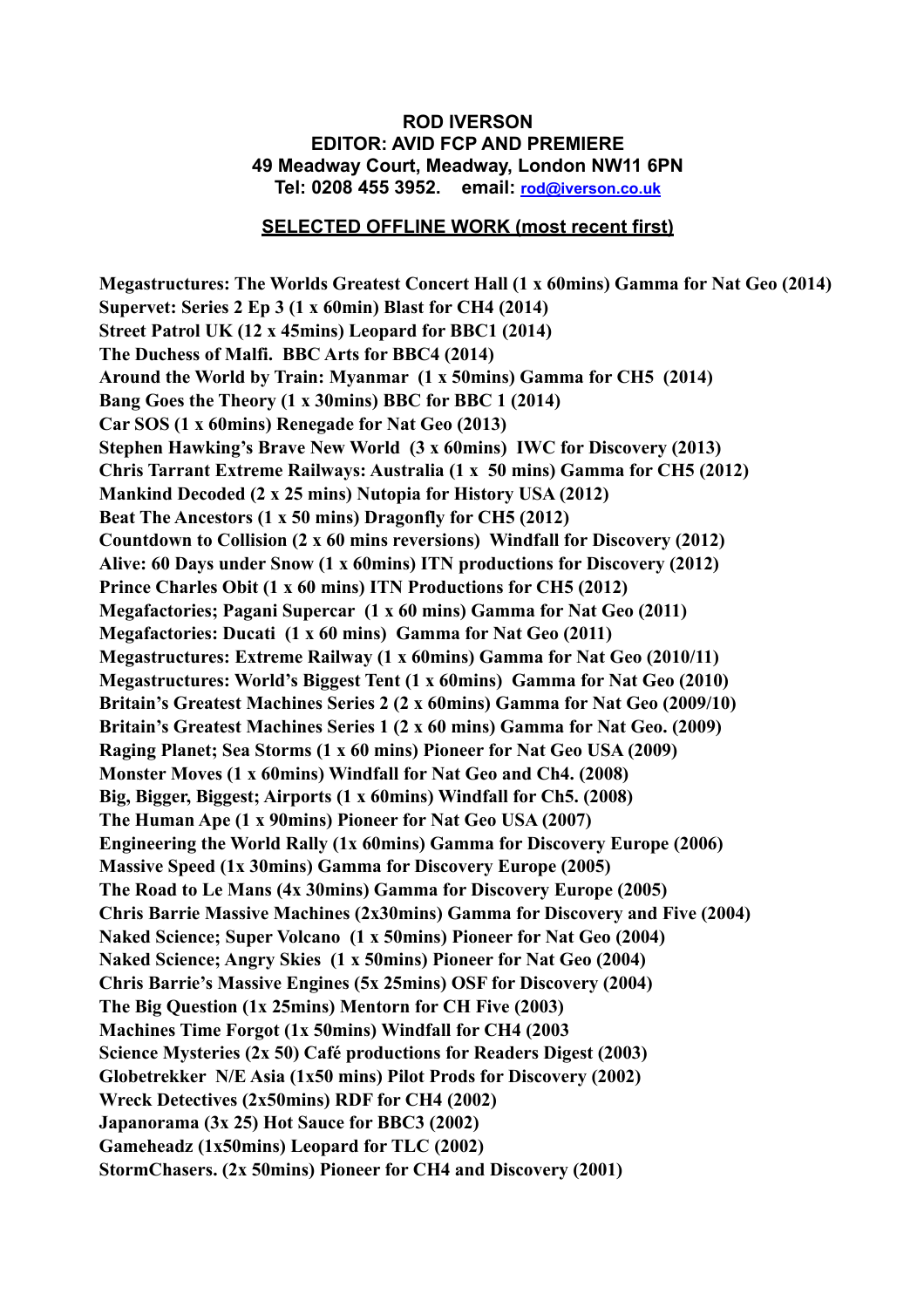**Universe: Asteroids and Comets. (1 x 50mins) Pioneer for CH4 (2001) Ultimate Australia (1x50mins) Pilot Prods for Discovery. (2001) Pioneers (1 x 25) October Prods for Nat Geo (2001) Secret History of Hacking (1 x 50 mins) September Films for Ch 4 (2000) Globetrekker: Dominica and Caircos (1 x 25 mins} Pilot prods for Nat Geo (2000) Swen (1 x 25 mins) Rodger Bolton Prods for Ch 4 (2000) Gila Monster (1 x 50 mins) Oxford Scientific Films for Nat Geo (2000) Globetrekker: Papua New Guinea (1 x 25 mins) Pilot Prods for Nat Geographic (2000) Extreme Rides (1 x 50 mins) Pioneer Prods for Discovery (2000) Lonely Planet: Barrier Reef (1 x 50 mins) Pilot prods for Discovery (2000) Movie Virgins (4 x 50mins) FFP for Ch 4 (1999/2000) Animal ESP ( 1 x 50 mins) BBC Science for Discovery (1999) Horizon New Asteroid Danger (1 x 50 mins) BBC ( April 1999) French Express (2x 25 mins) Diverse Productions for CH 4 (1999) Underwater Treasures (1 x 25 mins) ITN Factual (1998) Perfect Babies (3 x 50mins) ITN Factual for Ch 5 (1998)**

## **SELECTED OLDER OFFLINE WORK**

**For Love or Money** Channel 4

## **Wall to Wall TV The Media Show** Channel 4

|                                   | <b>Big Science</b>                   | <b>BBC</b> |
|-----------------------------------|--------------------------------------|------------|
| <b>Loydd Gardiner Productions</b> | <b>Under The Sun; Monday's Girls</b> | <b>BBC</b> |
| <b>Domino Films</b>               | The Travelling Talk Show             | Channel 4  |
| <b>Hawkshead TV</b>               | <b>The Manager</b>                   | Channel 4  |
| <b>Fulmar Productions</b>         | <b>J'Accuse: The Rolling Stones.</b> | Channel 4  |
| <b>Fulmar Productions</b>         | J'Accuse Christian Dior              | Channel 4  |
| <b>Fulcrum TV</b>                 | The Years That Rocked the Planet     | <b>BBC</b> |
| <b>Salamander Films</b>           | <b>Birthrights</b> ; Black Gold      | <b>BBC</b> |
| <b>Freelance Film Partners</b>    | <b>The Look</b>                      | <b>BBC</b> |
|                                   | <b>The Music Biz</b>                 | <b>BBC</b> |
|                                   | <b>The Entertainment Biz</b>         | <b>BBC</b> |
| <b>Brian Lapping Associates</b>   | <b>Plunder</b>                       | Channel 4  |
| <b>Praxis films</b>               | <b>Short Stories</b>                 | Channel 4  |
|                                   | <b>Hot Dox</b>                       | Channel 4  |
| Portobello films                  | <b>St Tiggywinkles</b>               | Carlton    |
| <b>Optomen TV</b>                 | <b>World on a Plate</b>              | <b>BBC</b> |
|                                   | <b>Police Camera Action</b>          | Carlton    |
| <b>BBC</b>                        | <b>Omnibus: Peter Cook</b>           | <b>BBC</b> |
|                                   | <b>Omnibus: Osmond Family Values</b> | <b>BBC</b> |
|                                   | Horizon: New Asteroid Danger         | <b>BBC</b> |
|                                   | <b>Science Mysteries: Animal ESP</b> |            |
| <b>World of Wonder</b>            | <b>Take Over TV</b>                  | Channel 4  |
| <b>Pendragon Films</b>            | Secret History: Koncordski           | Channel 4  |
| <b>Perspective Productions</b>    | The Underboss                        | (A&E USA)  |
|                                   | Hollywood and the Mafia              | (A&E USA)  |
| <b>Channel 4</b>                  | <b>Right to Reply</b>                | Channel 4  |
|                                   | Glynebourne                          | Channel 4  |